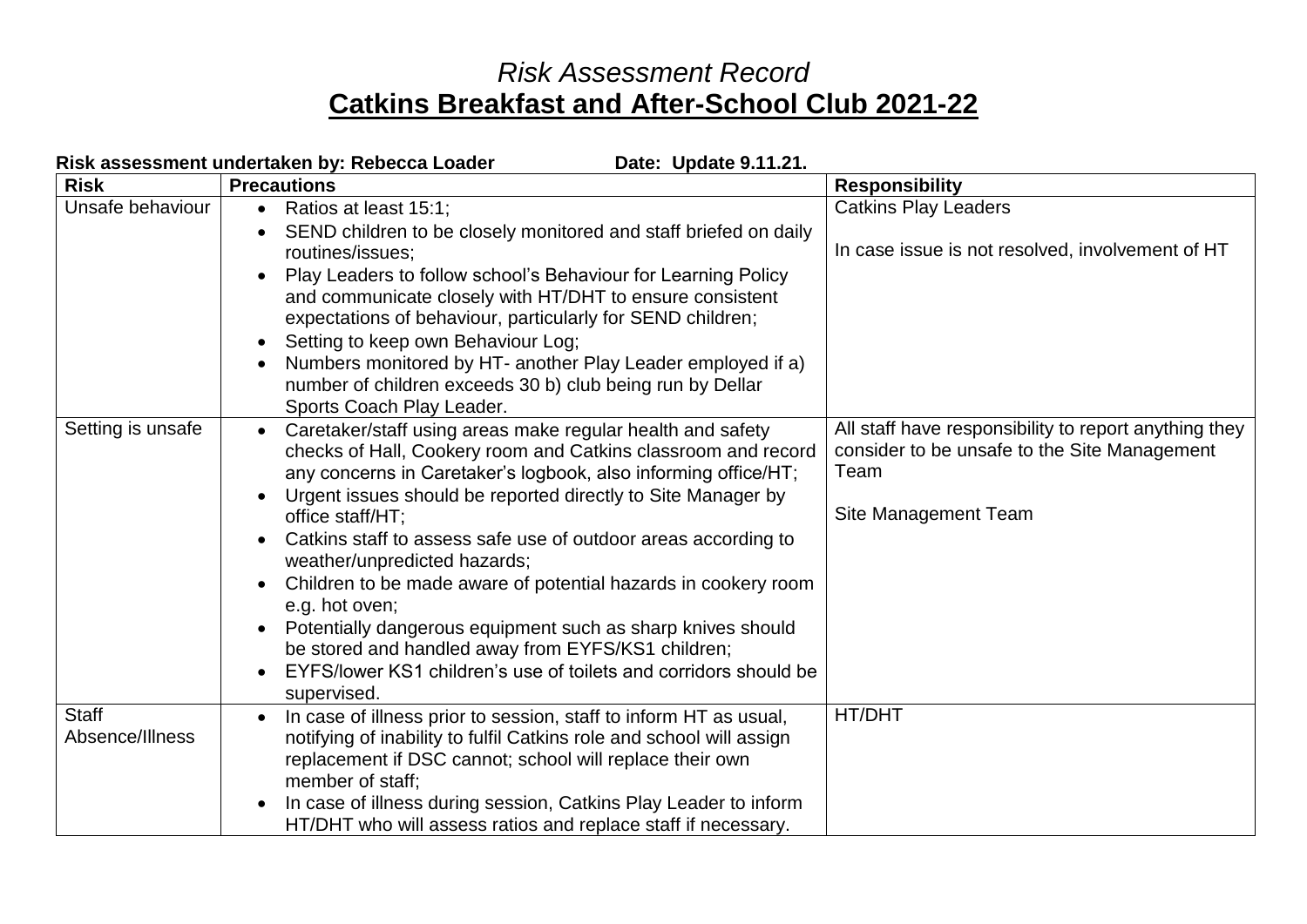| Food and         | Catkins staff have completed Food Hygiene Course;                                       |                                   |
|------------------|-----------------------------------------------------------------------------------------|-----------------------------------|
| Hygiene          | Fridge Thermometer and oven probes used to ensure safe                                  |                                   |
|                  | temperature of refridgerated and cooked food;                                           |                                   |
|                  | All stored food to be labelled in plastic containers and kept for                       |                                   |
|                  | no longer than one day after first use;                                                 |                                   |
|                  | Recommended food storage system to be used in fridge with<br>$\bullet$                  |                                   |
|                  | raw meat on bottom shelf;                                                               |                                   |
|                  | Food to be stored in order of Best Before Dates;                                        |                                   |
|                  | Catkins has list of food intolerances which are filled in on                            |                                   |
|                  | registration and kept updated by office staff.                                          |                                   |
| Injury to pupil  | All members of staff have paediatric first-aid;<br>$\bullet$                            | <b>First-aiders</b>               |
|                  | School's Policies to be followed (First Aid/Health and                                  |                                   |
|                  | Safety/Administering Medicines);                                                        |                                   |
|                  | Catkins have own list of emergency contacts and external phone<br>in Catkins classroom; |                                   |
|                  | Staff have list of children receiving medication/pre-existing                           |                                   |
|                  | medical conditions;                                                                     |                                   |
|                  | Medication kept in child's classroom (barring Epi-pens which are                        |                                   |
|                  | collected and brought to Catkins)- one adult can leave to fetch                         |                                   |
|                  | this if necessary;                                                                      |                                   |
|                  | Setting to complete own Accident Log;                                                   |                                   |
| Failure of key   | • Loss of electricity mid-session will mean that parents/carers will                    | <b>Catkins Play Leaders</b>       |
| equipment        | be contacted to take children home as soon as possible;                                 |                                   |
|                  | In the case of failure of cooker/hob, children will be given an                         |                                   |
|                  | alternative cold meal;                                                                  |                                   |
|                  | Phone failure- the school mobile phone is kept in the office for                        |                                   |
|                  | emergency use.                                                                          |                                   |
| Collection and   | School office to keep and update Catkins register throughout<br>$\bullet$               | Catkins Play Leaders/office staff |
| <b>Dismissal</b> | day and present staff with copy upon arrival;                                           |                                   |
|                  | EYFS/KS1 children picked up by member of Catkins Staff at                               |                                   |
|                  | 3pm;                                                                                    |                                   |
|                  | KS2 children to make own way to Catkins- member of Catkins<br>$\bullet$                 |                                   |
|                  | staff circulates corridors with clipboard- separate protocol;                           |                                   |
|                  | Office to inform teachers of KS2 children in Catkins;                                   |                                   |
|                  | All parents fill in registration forms ensuring that Catkins know                       |                                   |
|                  | who has permission to pick up their children;                                           |                                   |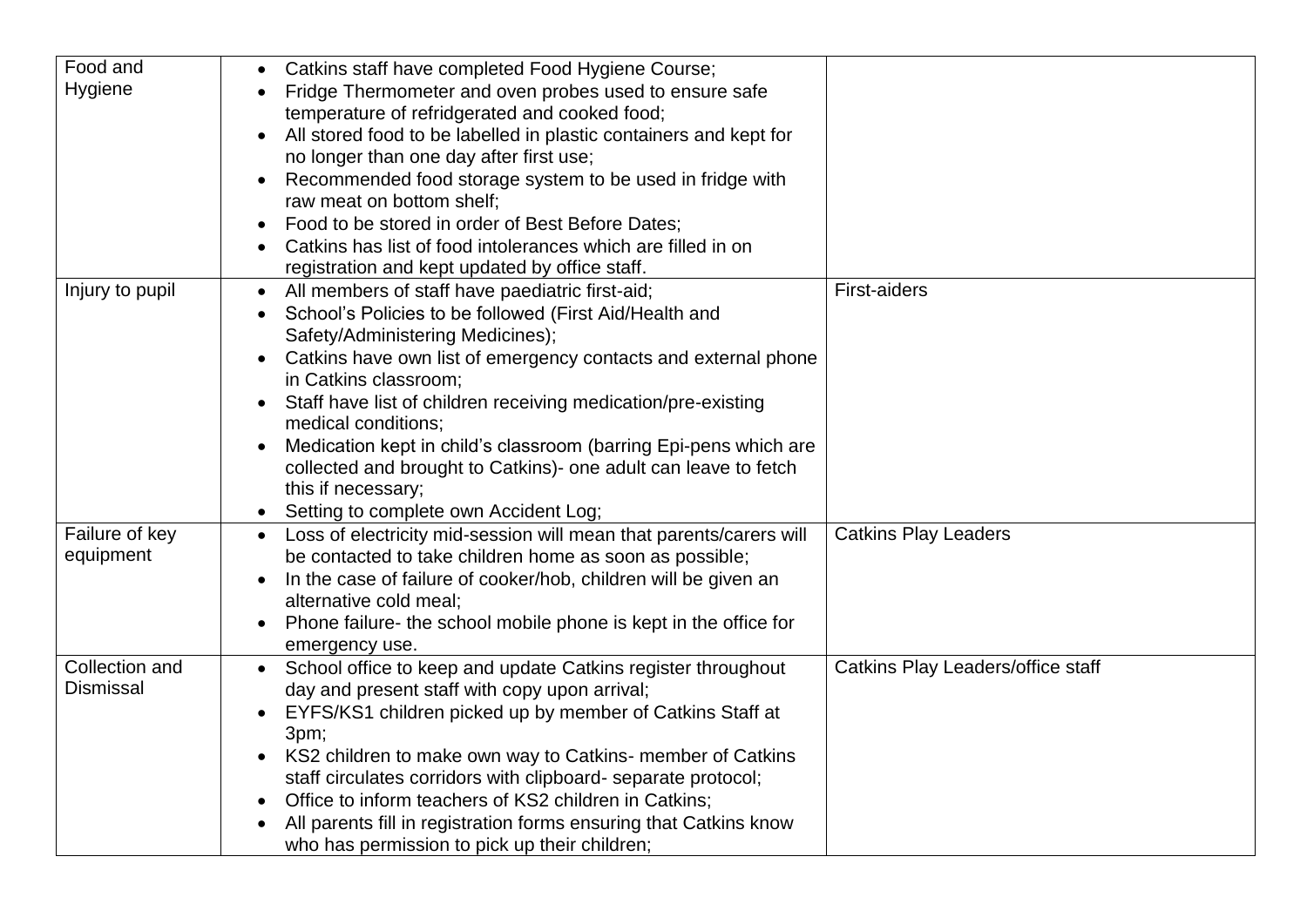|                      | Breakfast club parents wait at main entrance to drop off children;<br>they are met by member of Catkins' staff with a register for the<br>morning; late-arriving children are allowed entry by member of<br>staff whereupon they make their way to the school hall;<br>Collecting parents/carers wait at main entrance and ring door<br>bell alerting a member of Catkins' staff to their presence. One<br>member of staff then answers bell and escorts parents to<br>Catkins classroom. Parents then sign out children individually.<br>In the case of non-collection of children, please refer to Safe-<br>guarding Policy.<br>IN CASE OF EMERGENCIES- HT/DHT SHOULD BE<br>NOTIFIED IMMEDIATELY OR AFTER EMERGENCY<br>SERVICES HAVE BEEN CALLED (USING MOBILE/HOME<br>PHONE NUMBER IF NOT ON SITE)                                                  |                      |
|----------------------|--------------------------------------------------------------------------------------------------------------------------------------------------------------------------------------------------------------------------------------------------------------------------------------------------------------------------------------------------------------------------------------------------------------------------------------------------------------------------------------------------------------------------------------------------------------------------------------------------------------------------------------------------------------------------------------------------------------------------------------------------------------------------------------------------------------------------------------------------------|----------------------|
| Covid-19<br>Addendum | Catkins classroom will be cleaned by cleaner before use by<br>Catkins children after school:<br>The Catkins classroom and hall will also be surface-cleaned<br>after use by Catkins or Breakfast club.<br>If Bubbles are in operation, then they will be separated in hall by<br>furniture and kept apart in Catkins if small number- if larger, then<br>Catkins will transfer to hall and follow Breakfast club<br>arrangements.<br>Staff will follow appropriate social-distancing with other staff and<br>children, avoiding physical contact with older children;<br>Shared equipment will be wiped after use;<br>$\bullet$<br>All cooking utensils, cutlery and crockery will be cleaned in the<br>dishwasher to ensure sterilisation;<br>Staff will follow school procedures in the case of suspected<br>Covid-19 (see staff information sheet). | <b>Catkins staff</b> |